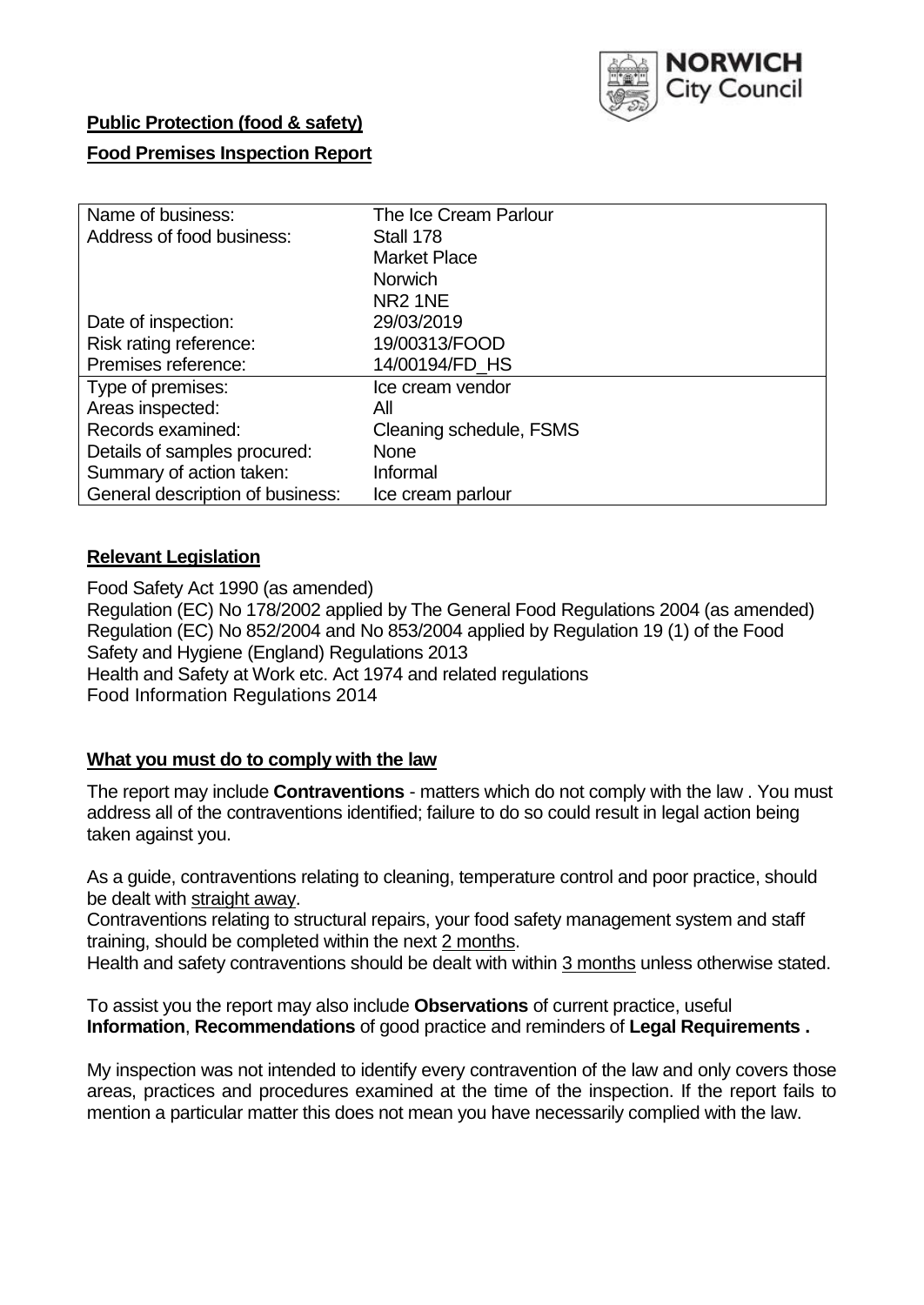## **FOOD SAFETY**

#### **How we calculate your Food Hygiene Rating:**

The food safety section has been divided into the three areas which you are scored against for the hygiene rating: 1. food hygiene and safety procedures, 2. structural requirements and 3. confidence in management/control procedures. Each section begins with a summary of what was observed and the score you have been given. Details of how these scores combine to produce your overall food hygiene rating are shown in the table.

| <b>Compliance Area</b>                     |          |    |           | <b>You Score</b> |                |    |           |    |                |  |  |
|--------------------------------------------|----------|----|-----------|------------------|----------------|----|-----------|----|----------------|--|--|
| Food Hygiene and Safety                    |          |    | $\Omega$  | 5                | 10             | 15 | 20        | 25 |                |  |  |
| <b>Structure and Cleaning</b>              |          |    | 0         | 5.               | 10             | 15 | 20        | 25 |                |  |  |
| Confidence in management & control systems |          |    | 0         | 5                | 10             | 15 | 20        | 30 |                |  |  |
|                                            |          |    |           |                  |                |    |           |    |                |  |  |
| <b>Your Total score</b>                    | $0 - 15$ | 20 | $25 - 30$ |                  | $35 - 40$      |    | $45 - 50$ |    | > 50           |  |  |
| <b>Your Worst score</b>                    | 5        | 10 | 10        |                  | 15             |    | 20        |    | $\blacksquare$ |  |  |
|                                            |          |    |           |                  |                |    |           |    |                |  |  |
| <b>Your Rating is</b>                      | 5        | 4  | 3         |                  | $\overline{2}$ |    |           |    | $\Omega$       |  |  |

Your Food Hygiene Rating is 5 - a very good standard



### **1. Food Hygiene and Safety**

Food hygiene standards are high. You demonstrated a very good standard of compliance with legal requirements. You have safe food handling practices and procedures and all the necessary control measures to prevent cross-contamination are in place. Some minor contraventions require your attention. **(Score 5)**

### Contamination risks

**Recommendation** Consider removing cones from cardboard boxes and storing them in the plastic drawers you had available.

#### Personal Hygiene

**Contravention** The following are examples of poor personal hygiene or where it was made difficult for food handlers to maintain sufficiently high standards of personal cleanliness:

- you were wearing a fleece
- you were wearing a woolen hat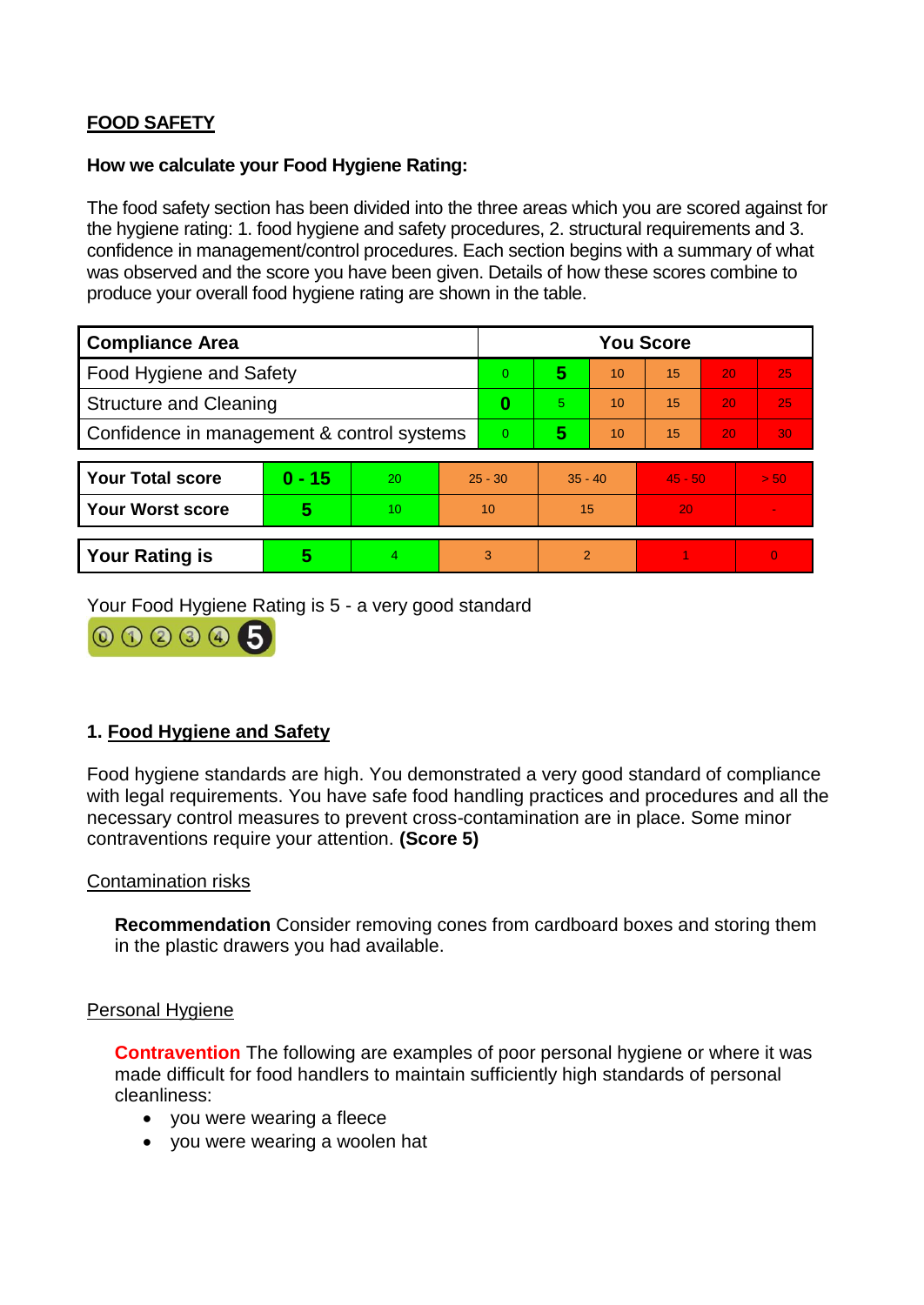**Guidance** never wear fibrous clothing when handling and preparing open food.

**Observation** You are not required to wear gloves when handling food. Ensure wearing gloves does not discourage you from washing your hands frequently.

### **2. Structure and Cleaning**

The structure facilities and standard of cleaning and maintenance are all excellent and you demonstrated full compliance with the law. There is evidence of effective pest control and procedures are in place to rectify any problems as they arise. There is good provision for waste disposal. **(Score 0)**

#### Cleaning of Structure

**Observation** The stall had been well maintained and the standard of cleaning was good.

#### **Maintenance**

**Observation** I was pleased to see the stall had recently been refurbished and water damage repaired.

**Observation** You are maintaining the premises in good condition.

### Facilities and Structural provision

**Observation** I was pleased to see that adequate facilities had been provided.

### **3. Confidence in Management**

A food safety management system is in place and you demonstrate a very good standard of compliance with the law. Food hazards are understood properly controlled managed and reviewed. Your records are appropriate and generally maintained. You have a good track record. There are some minor matters which require your attention. **(Score 5)**

#### Type of Food Safety Management System Required

**Legal Requirement** Food business operators must put in place, implement and maintain a permanent procedure or procedures based on HACCP principles:

- Identify hazards to food.
- Identify the critical limits (what is acceptable and unacceptable).
- Monitor critical control points to ensure critical limits are met.